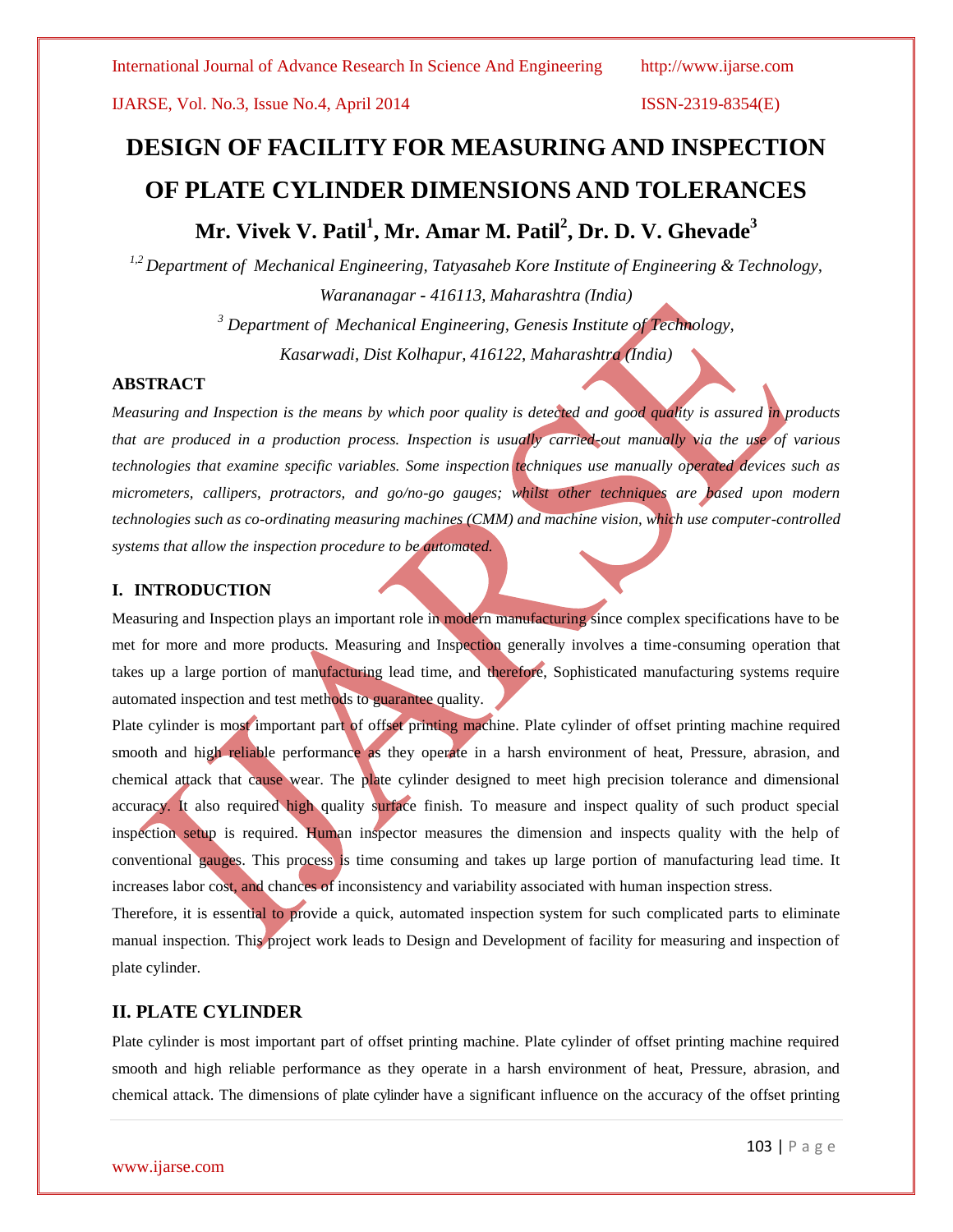#### IJARSE, Vol. No.3, Issue No.4, April 2014 ISSN-2319-8354(E)

machine results and the life-span of the plate cylinder. The plate cylinder used in this project work has outer diameter ( $\emptyset$ 183<sup>+0.01</sup>) and length (1505<sup>-0.3</sup>). Its Material is SS 410 and finish weight is 235.4 Kg. Schematic sketch bellow represents plate cylinder.



**Figure 1 Plate Cylinder***.*

Cylinder is inspected by two methods,

1) Manual by using conventional gauges.

2) By using Co-ordinate Measuring Machine

For complete inspection and measurement of plate cylinders following measurement are being done

### **Table 1-Measurement of Pate cylinder**

| Sr.<br>No        | <b>Descriptions</b>                | <b>Dimensions</b>                            | <b>Measuring Instrument</b><br><b>Presently Used</b> |
|------------------|------------------------------------|----------------------------------------------|------------------------------------------------------|
| 1.               | Diameter of Mackling ring.         | $Q183.98^{+0.01}$                            | Dial Snap Gauge 0.001mm                              |
| 2.               | Diameter of Body.                  | $Q183.52^{0.01/0.02}$                        | Dial Snap Gauge 0.001mm                              |
| 3.               | <b>Runout On Mackling Ring</b>     | 0.005                                        | Height Gauge Plunger Dial<br>$0.001$ mm              |
| $\overline{4}$ . | Runout On Body                     | 0.005                                        | Height Gauge Plunger Dial<br>$0.001$ mm              |
| 5.               | Step diameter.                     | $\overline{\mathcal{O}55}^{+0.011}$ to 0.018 | Dial Snap Gauge 0.001mm                              |
| 6.               | Parallality between side<br>faces. | 0.05                                         | Lever Dial 0.01                                      |

#### **2.1 Manual Inspection**

Manual inspection of roller consists of following activities:

- i) Setting of roller V Block on surface plate.
- ii) The plate cylinder to be inspecting is kept on roller V Block.
- iii) Inspecting of the five different diameters of plate cylinder by separate dial snap gauge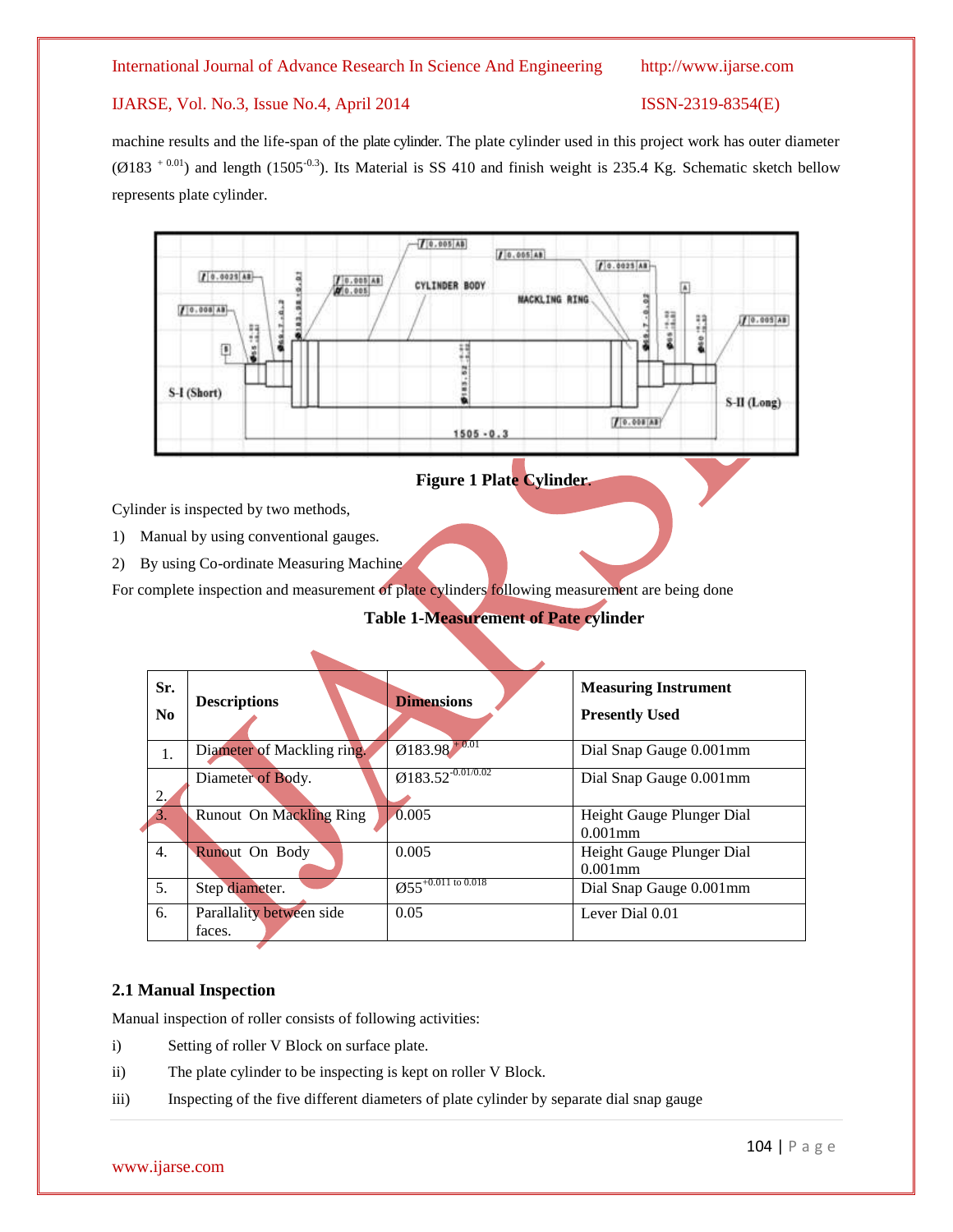#### IJARSE, Vol. No.3, Issue No.4, April 2014 ISSN-2319-8354(E)

- iv) Rotating plate cylinder manually to check runout with help of height gauge and plunger dial.
- v) Measuring the center distance by Digital height meter (Trimos)
- vi) Preparing Inspection report.

This method depends on skill of inspector. A setting of cylinder on surface plate is complicated process and requires Approximate 20 min. One batch of plate cylinder contains approximately 12 number of quantity. Complete inspection of plate cylinder Batch requires (12no.x20 min =240 min) i.e. 4 hr. It makes delay in assembly processes of final product.

#### **2.2 By using Co-ordinate Measuring Machine**

Co-ordinate Measuring Machine, is accurate and are also efficient for checking dimensions and tolerances, But using a coordinate measuring machine, these parts can be inspected only on a sampling basis. Each and every component cannot be checked by co-ordinate measuring machine because of handling problem and thus 100% inspection is not feasible. It requires highly skilled Operators / Inspectors.

### **III. SUMMARY OF THE MEASUREMENT METHODS**

A considerable amount of research has been done and is being done to improve the performance of different types of displacement sensors which however are best suited for laboratory conditions or otherwise controlled environments. The accuracy and band width of the typical displacement sensors are adequate to the runout measurement. There are some other issues that may be more important when choosing the measurement method (Table 2).

| <b>S.N.</b> | <b>Method</b>                                                                                                     | <b>Advantages</b>                                                                   | <b>Disadvantages</b>                                                                                       |  |
|-------------|-------------------------------------------------------------------------------------------------------------------|-------------------------------------------------------------------------------------|------------------------------------------------------------------------------------------------------------|--|
| 1.          | <b>Contact sensors</b><br>Dial gauge,<br><b>LVDT</b><br>$(L.C. = 1µm)$<br><b>Noncontact sensors</b><br>Capacitive | -Easy to use<br>-No calibration to the<br>target needed<br>-Suitable for a range of | -Wear, warming-up<br>-May damage the surface<br>-Used only for slow speeds<br>-Sensitive to the properties |  |
|             | $(L.C. = 1 \mu m)$                                                                                                | different materials<br>-Insensitive to the material<br>Properties                   | of the medium (dirt, dust)                                                                                 |  |
|             | <b>Eddy current</b><br>$(L.C. = 0.1 \mu m)$                                                                       | -Insensitive to the<br>environment                                                  | -Electrical runout<br>-Only for conductive metals<br>-Calibration to the target<br>Needed                  |  |
|             | <b>Optical</b><br>$(L.C. = 1 \mu m)$                                                                              | -Long measuring distance<br>and range                                               | -Speckle noise<br>-Sensitive to dirt and dust<br>Careful alignment needed                                  |  |

### **Table 2. Symmetry of Measurement Method**

The two methods, based on the principle of the probe with a sliding contact to the surface and a method for detecting the movement of the probe, solve at least some of the problems. As hand-held devices they are quick and easy to take in use and to move to different locations. No supports or fixtures are needed either. Measurement can be made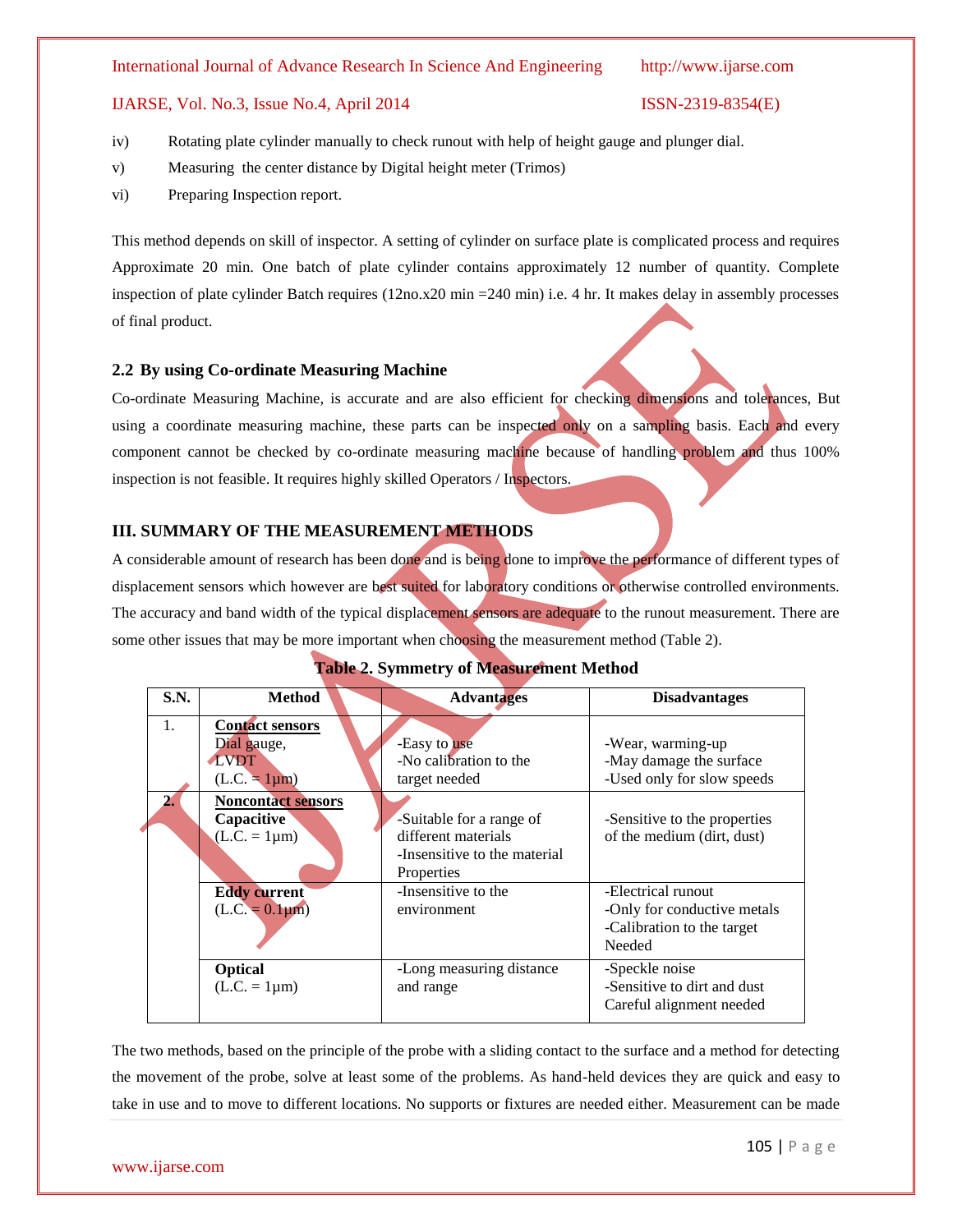#### IJARSE, Vol. No.3, Issue No.4, April 2014 ISSN-2319-8354(E)

from a longer distance and the environmental conditions and the target properties do not have as much influence on the measurement as they would have with the conventional methods. Warming-up of the sliding probe does not have a direct effect on the measurement as does the warming-up of the probe in the LVDT sensor, for example. On the other hand, these methods require that the target is accessible by the measure. Any dirt or other surface irregularities will have an effect on the measurement. Accuracy and performance of the methods must also be studied.

#### **IV. RUNOUT MEASUREMENT BY FFT ANALYZER**

#### **4.1 Device**

A device and a method for the measurement of a plate cylinder runout based on the measurement of radial acceleration of the surface are described. A number of measurements have been done to demonstrate the applicability of the method.

The basic operation principle of the method is the one in a cam mechanism (Figure 2). Cams are used to convert rotary motion into reciprocating motion. As the cam turns, the cam follower traces the surface of the cam transmitting its motion to the required mechanism. Between the rotational input *θ* and linear output *y* there is a functional relationship



**Figure 2 Cam Mechanisms with Flat-Faced Follower**

The flat-faced follower can be replaced by a slide pad while the roll surface acts as a circular or eccentric cam with very small undulations. The measurement of the radial displacement of the slide pad yields the runout of the roll. An accelerometer is one of the most often used sensors in condition monitoring applications. Accelerometers are very sensitive instruments and can detect even the smallest vibrations on any surface. As vibrations are always related to the movement of the media, it is possible to obtain the displacement of the surface by measuring its acceleration. Attached to a slide pad which is in sliding contact with the roll surface, the movement of the surface can be measured with an accelerometer (Figure 3). The velocity and displacement can be obtained by integrating the acceleration.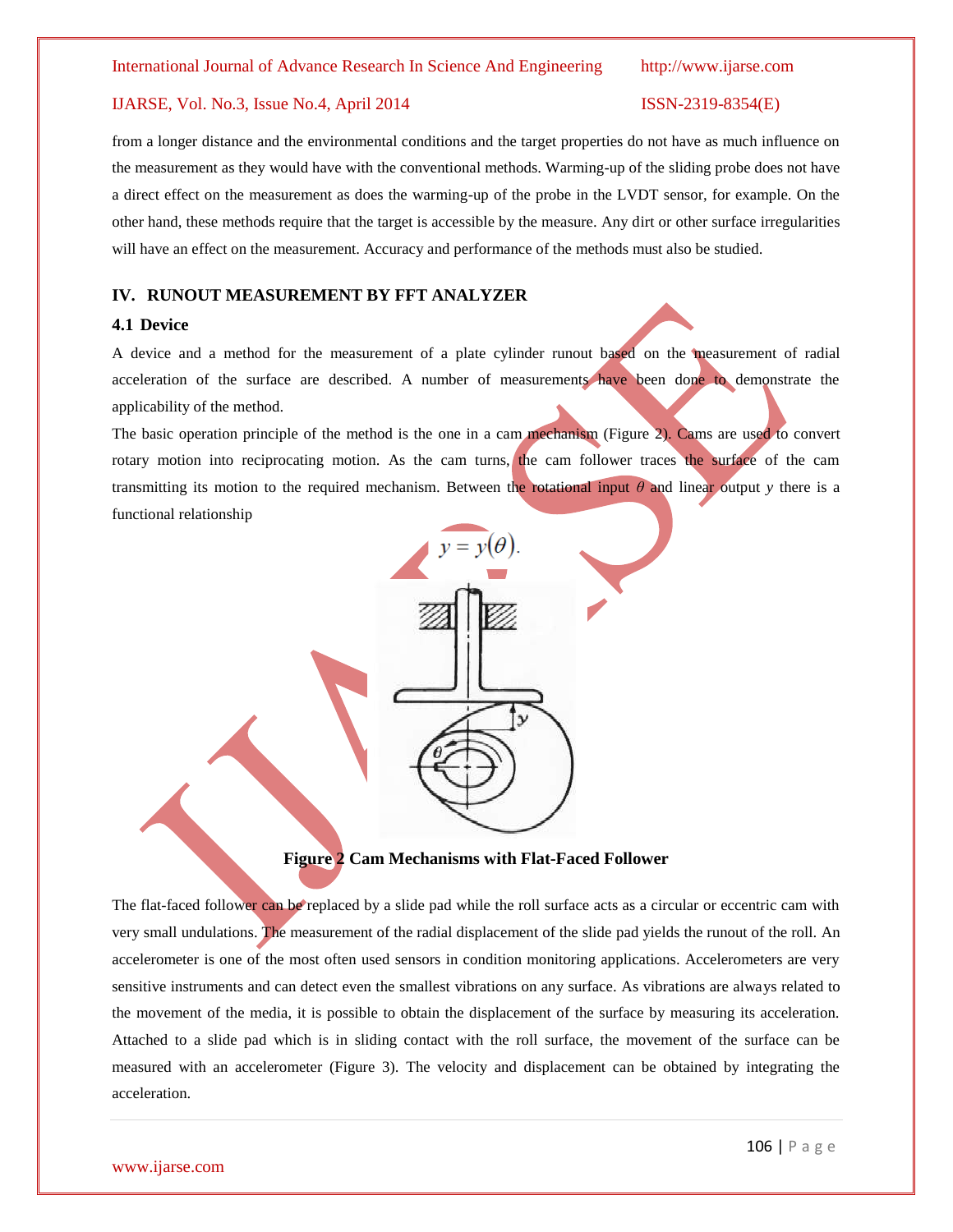#### IJARSE, Vol. No.3, Issue No.4, April 2014 ISSN-2319-8354(E)

Thus the device consists of a polymer based slide pad which is in contact with the moving surface, an accelerometer attached to the slide pad and an extension handle for the user to hold the device on the target surface (Figure 4).





### **Figure 3 Basic Operation Principle of the Measurement Figure 4 Device on Cylinder Surface**

The benefit of this method compared with conventional methods is that there is no need for vibration sensitive holding fixtures or supports for the probe. The reference of the measurement will be the shell of the roll itself instead of a fixed datum. The body of the user will efficiently dampen possible vibration arising from the environment. It is possible to quickly carry out measurements in numerous positions and inconvenient locations such as working platforms or service elevators.

#### **4.2 Body and slide pad**

When the measurer places the slide pad on the target surface, the slide pad should orientate itself tangential to the surface and be stable, in contact with the surface even if the measurer moves a little. The device will be subjected to high surface velocities (up to 2000 m/min). The material used for the slide pad has been selected to have low coefficient of friction, good wear resistance and high heat distortion temperature. In the first versions of the device the body and the slide pad were separate parts made of different materials. The sliding surface was made of reinforced PTFE while the body was made of a common engineering plastic.

The connection of the slide pad to the extension handle has been implemented with two joints which make it possible for the slide pad to self-align itself on the target surface. A fork wrench allows the pitch movement with the hinge joint (1) while the pivot joint (2) with a journal bearing allows the slide pad to rotate along the axis of the handle, roll. The pin of the fork wrench is located as close to the slide surface as possible to make the device stable. The details of the structure are represented in Figure.

#### **4.3 Accelerometer**

An accelerometer measures directly the acceleration related to the motion of the surface to which it is attached. Typically an accelerometer consists of a mass that is free to move along a sensitive axis within a case. The acceleration is acquired by measuring the displacement of the mass. In a piezoelectric accelerometer, which is used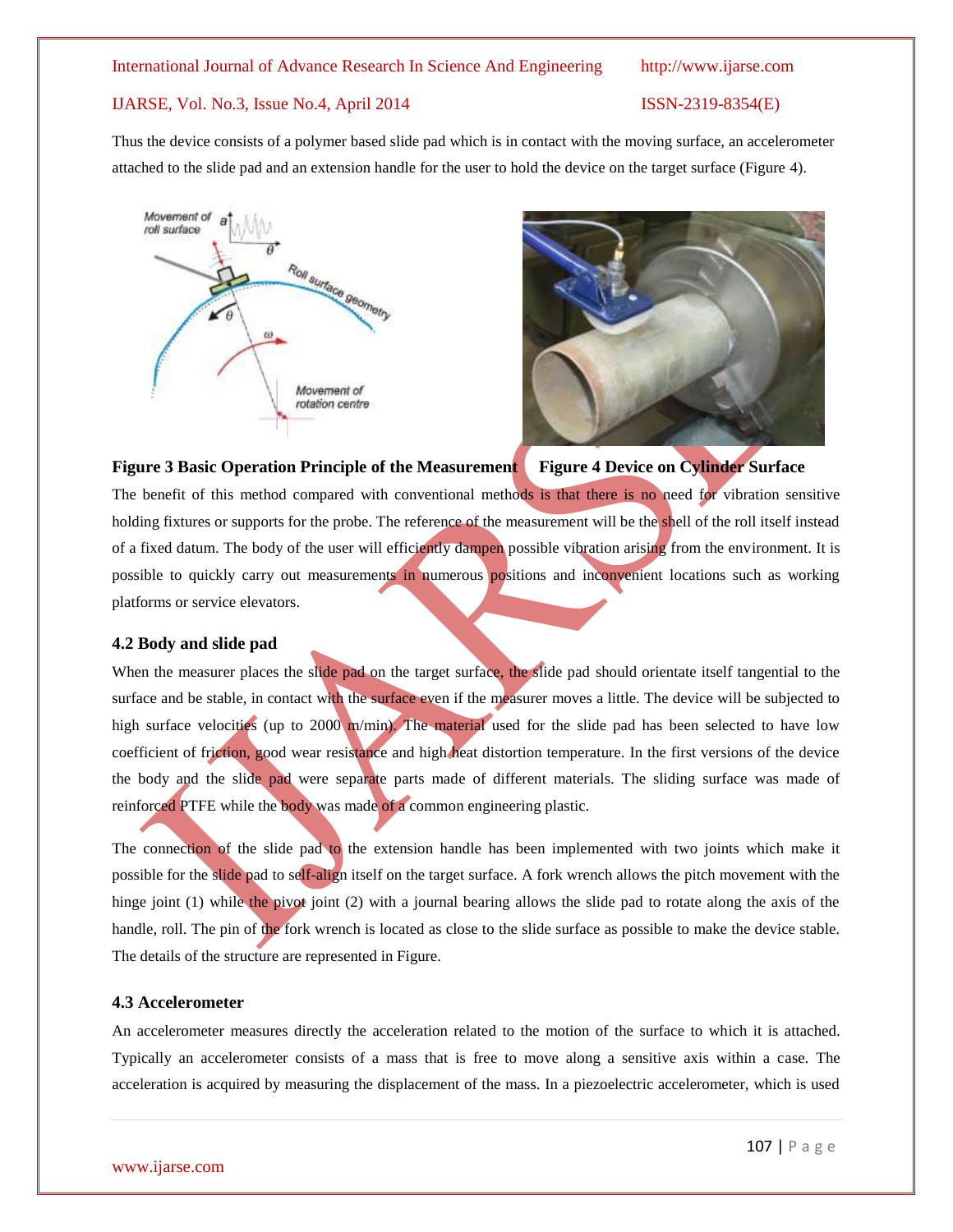### IJARSE, Vol. No.3, Issue No.4, April 2014 ISSN-2319-8354(E)

in this case, the mass is in direct contact with a piezoelectric component. When a varying motion is applied to the accelerometer, the piezoelectric crystal experiences a varying force excitation which in turn will cause an electric charge to be developed. A charge conditioning amplifier is needed to obtain more useful voltage signal. Piezoelectric accelerometers have no dc response so they can only be used for dynamic measurements. For the same reason the position of the sensor does not have an influence on the output of the sensor.



Figure 5 Accelerometer

#### **4.4 Fast Fourier Transform (FFT)**

The FFT spectrum analyzer is an invaluable tool for mechanical engineers in today's world of measurement and analysis of mechanical systems. FFT analyzers are an essential tool in such fields as vibration and shock data analysis, machinery monitoring and analysis of complex waveforms. Use of the FFT analyzer is required in many industries, including military, transportation, aerospace, manufacturing and consumer products.

#### **4.5 Integration**

Sinusoidal linear movement can be described as

$$
x(t) = A\sin\omega t
$$

Where *x* is displacement, *A* is the amplitude,  $\omega$  is angular velocity (=  $2\pi f$ ) and *t* is time. Derivation of movement in relation to time yields velocity and acceleration

$$
v(t) = \dot{x}(t) = \omega A \cos \omega t = \omega A \sin \left(\omega t + \frac{\pi}{2}\right)
$$

$$
a(t) = \ddot{x}(t) = -\omega^2 A \sin \omega t = \omega^2 A \sin(\omega t + \pi)
$$

This means that is possible to integrate acceleration to displacement simply by dividing the acceleration by the negative angular velocity squared

$$
x(t) = \frac{a(t)}{-\omega^2}
$$

The frequency of the movement remains unchanged, only the phase is shifted 180 degrees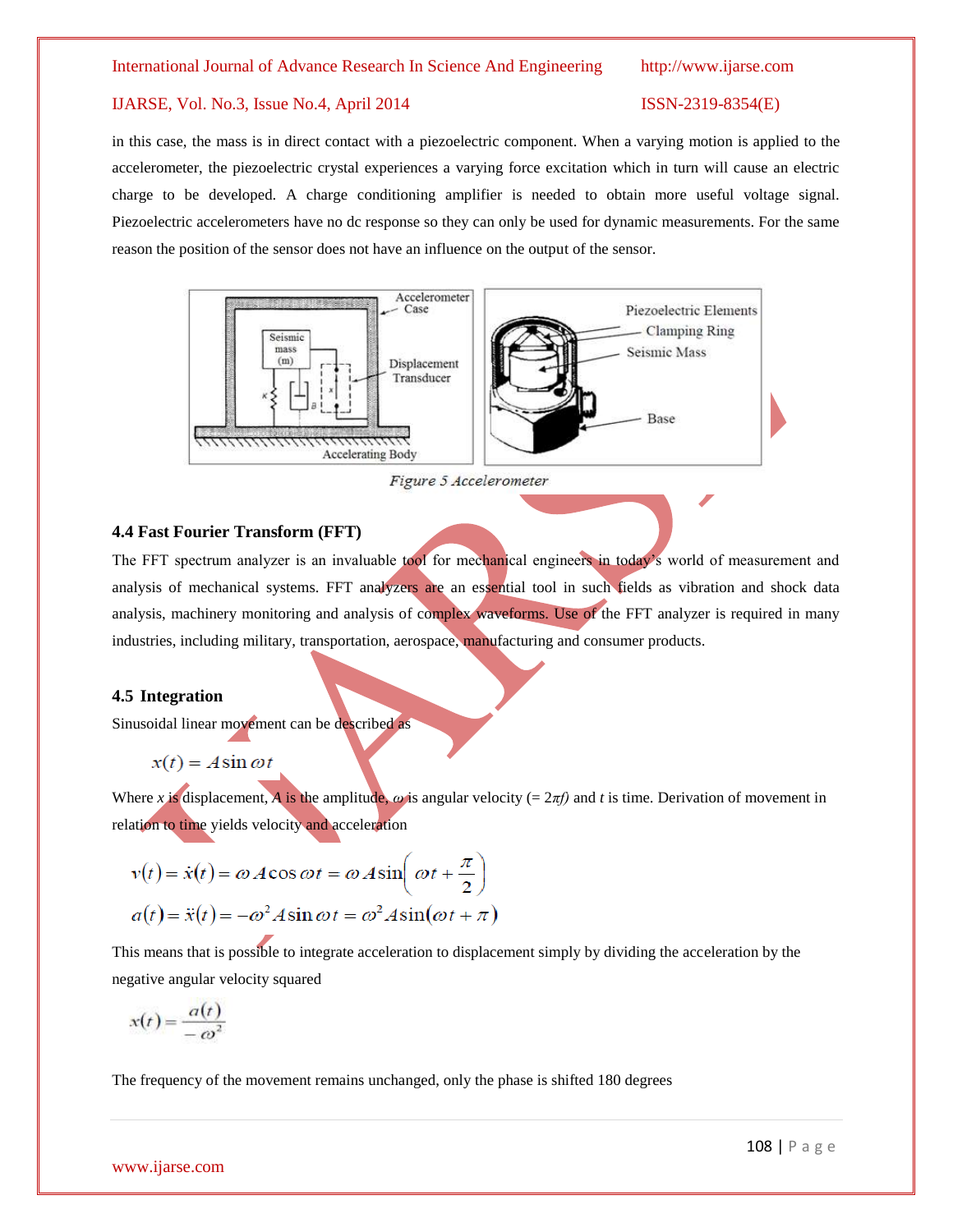### IJARSE, Vol. No.3, Issue No.4, April 2014 ISSN-2319-8354(E)

### **V. MEASUREMENT AND INSPECTION FACILITY DESIGN**

In this project work, facility is designed and developed on the conventional grinding machine base. The support stand with magnetic base and slide pad assemble is shown in figure 4.7. Five such assembly of support stands are fitted on slider mechanism and whole unit is placed on grinding machine base as shown in figure 7. An accelerometer is installed on each of five different slide pads. The accelerometer is connected to FFT Analyzer, and then to Computer with the help of connection cables. Computer used for this facility is equipped with RT Pro Photon Software which analyses the signals coming from accelerometer and converted into acceleration- frequency graph format as shown in figure 6.



#### **Figure 8 Schematic Diagram Of Inspection Facility Connection. Figure 9. Actual Photograph of System**

### **VI. MEASUREMENT PROCEDURE**

The measurement procedure is:

- 1) Job (Plate cylinder) to be inspected is held on facility.
- 2) Five Slide pads are kept on the each of step diameter surfaces on S-I side of job.
- 3) Rotations are given to the plate cylinder.
- 4) In RT Pro Photon Software of FFT Analyzer, graph is seen when constant peak is achieved in graph, click on START button.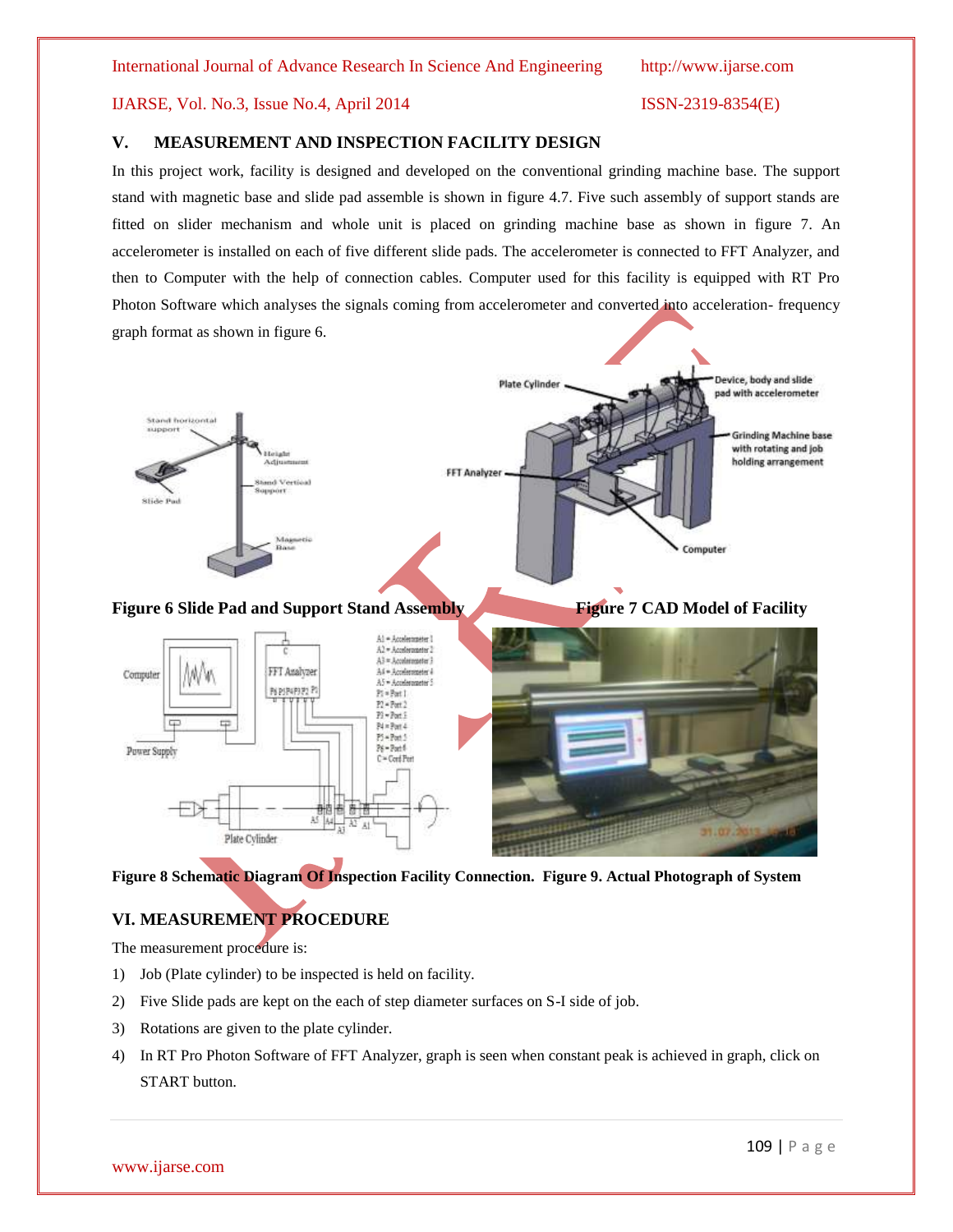### IJARSE, Vol. No.3, Issue No.4, April 2014 ISSN-2319-8354(E)

- 5) Enter this peak value of frequency and amplitude in Microsoft Excel software where formula of runout is all ready fed. It will give direct value of runout.
- 6) Slide pads are lifted.
- 7) Now they are kept on the each of step diameter surfaces on S-II side of job.
- 8) And repeat step no 3, 4 and 5.
- 9) Take print of inspection report.

### **VII. SAMPLE OBSERVATION**

By slide pad method Observation is as follows

**1) S-I side Ø55**



**Figure 10. Signal Analysis of S-I side Ø55**

By acceleration – frequency graph peak value is in table,

This frequency and acceleration value putting in to Microsoft Excel.

## **VIII. SAMPLE CALCULATION FOR RUNOUT**

Calculation is done by using Excel software; here some sample calculation is included

**1) S-I side Ø55**

Displacement (i.e. Runout) is given by formula,



**Table 3 Result for Runout**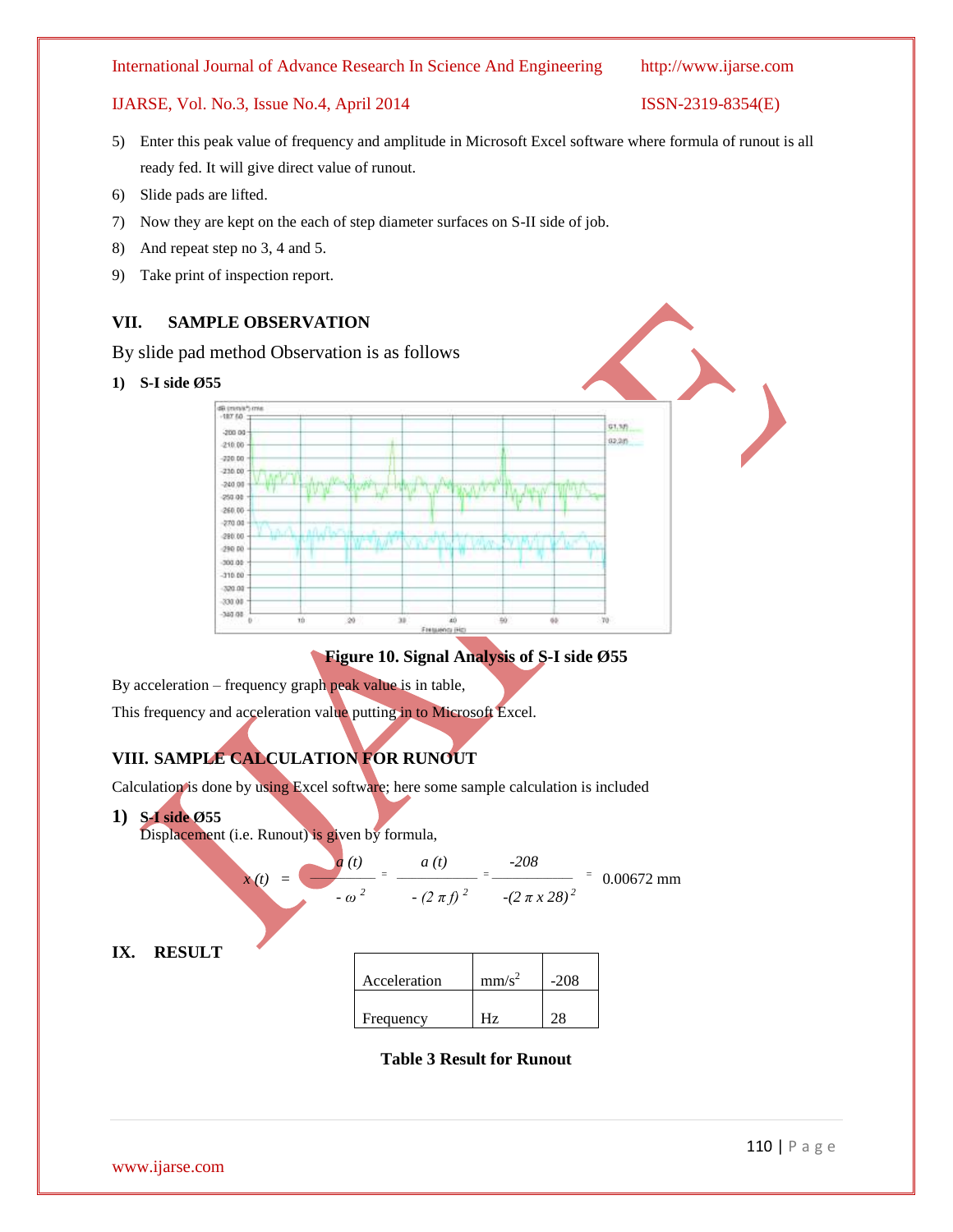IJARSE, Vol. No.3, Issue No.4, April 2014 ISSN-2319-8354(E)

### **i) Comparison between previous and improved practices**.

The accuracy of an instrument is a measure of how close the output reading of the instrument is to the correct value.

|                             | Inspection Report (Quality Record) |                            |                                  |              |                          |          |           |
|-----------------------------|------------------------------------|----------------------------|----------------------------------|--------------|--------------------------|----------|-----------|
| Drg. No:H578.22-27096.2/2-b |                                    |                            | Part Name: Plate Cylinder Assly. |              |                          |          |           |
| Sr.<br>No.                  | Specification                      | Basic<br>Diameter<br>Value | $Acceleration(\alpha)$           | Frequency(f) | Displacement<br>(Runout) | Diameter | Remark    |
|                             | Unit                               | Mm                         | mm/s2                            | Hz           | mm                       | mm       |           |
| л.                          | S-I side $\varnothing$ 55          | 55                         | 208                              | 28           | 0.00672                  | 55.0124  | OK.       |
| 2                           | S-I side $\emptyset$ 69.7          | 69.7                       | 170                              | 42           | 0.00244                  | 69.6888  | OK.       |
| 3                           | S-I side<br><b>Mackling Ring</b>   | 183.98                     | 150                              | 30           | 0.00422                  | 183.9871 | OK.       |
| 4                           | Center On Body                     | 183.52                     | 85                               | 24           | 0.00374                  | 183.5119 | OK.       |
| 5                           | S-II side<br><b>Mackling Ring</b>  | 183.98                     | 170                              | 31           | 0.00448                  | 183.9872 | OK.       |
| 6                           | S-II side $\emptyset$ 69.7         | 69.7                       | 135                              | 38           | 0.00237                  | 69.6912  | OK.       |
| 7                           | S-II side $\emptyset$ 55           | 55                         | 278                              | 30           | 0.00782                  | 55.0129  | OK.       |
| 8                           | S-II side $\emptyset$ 50           | 50                         | 145                              | 31           | 0.00382                  | 50.0169  | <b>OK</b> |

To test the accuracy of the developed facility, same plate cylinder is measured by manually, CMM and by developed facility. In Figure 11 the slide pad results of diameter inspection also achieve a precision within 0.1 µm.

# **Table 4 Required Runout Value and Observed Runout Value y Plunger Dial, Slide Pad Method**

| <b>Runout Comparison</b> |                                          |                                |                                |         |           |
|--------------------------|------------------------------------------|--------------------------------|--------------------------------|---------|-----------|
| Sr.                      | Specification                            | <b>Required Runout</b><br>(mm) | <b>Observed Runout</b><br>(mm) |         |           |
| No.                      |                                          | Method                         | <b>Plunger Dial</b>            | C.M.M.  | Slide Pad |
|                          | S-I side $\emptyset$ 55                  | 0.008                          | 0.007                          | 0.00683 | 0.00672   |
| 2.                       | S-I side $\emptyset$ 69.7                | 0.0025                         | 0.0025                         | 0.00231 | 0.00244   |
| 3.                       | <b>S-I side Mackling Ring</b><br>Ø183.98 | 0.005                          | 0.004                          | 0.00418 | 0.00422   |
| 4.                       | Center On Body Ø183.52                   | 0.005                          | 0.004                          | 0.00391 | 0.00374   |
| 5.                       | S-II side Mackling Ring<br>Ø 183.98      | 0.005                          | 0.004                          | 0.00452 | 0.00448   |
| 6.                       | S-II side $\emptyset$ 69.7               | 0.0025                         | 0.0025                         | 0.00239 | 0.00237   |
| 7.                       | S-II side $\emptyset$ 55                 | 0.008                          | 0.007                          | 0.00758 | 0.00782   |
| 8.                       | S-II side Ø50                            | 0.005                          | 0.004                          | 0.00394 | 0.00382   |